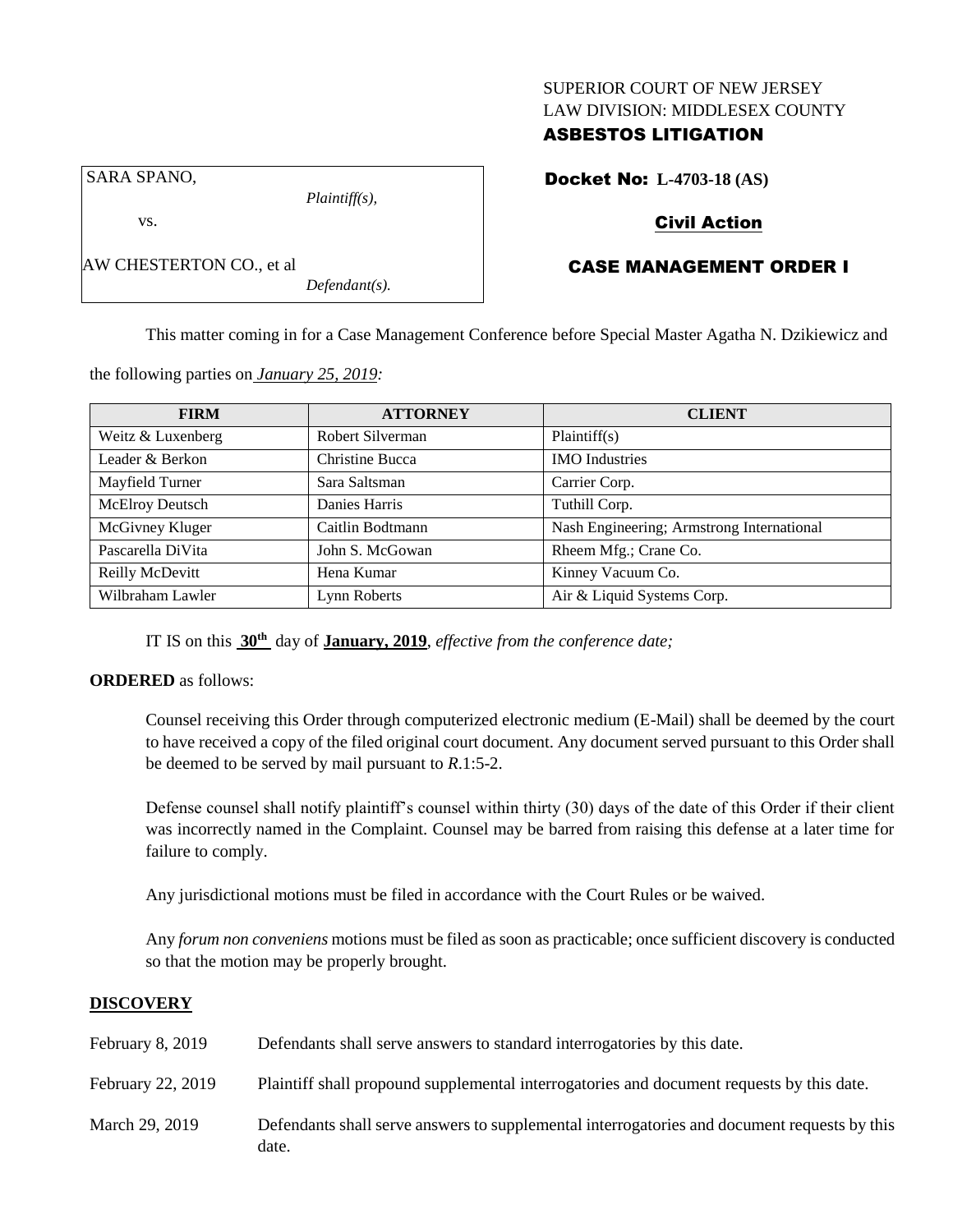| February 22, 2019 | Defendants shall propound supplemental interrogatories and document requests by this date.                                                                                                                  |
|-------------------|-------------------------------------------------------------------------------------------------------------------------------------------------------------------------------------------------------------|
| March 29, 2019    | Plaintiff shall serve answers to supplemental interrogatories and document requests by this<br>date.                                                                                                        |
| July 31, 2019     | Fact discovery, including depositions, shall be completed by this date. Plaintiff's counsel shall<br>contact the Special Master within one week of this deadline if all fact discovery is not<br>completed. |
| July 31, 2019     | Depositions of corporate representatives shall be completed by this date.                                                                                                                                   |

### **EARLY SETTLEMENT**

December 6, 2019 Settlement demands shall be served on all counsel and the Special Master by this date.

### **MEDICAL EXPERT REPORT**

- September 30, 2019 Plaintiff shall serve medical expert reports by this date.
- December 31, 2019 Defendants shall identify its medical experts and serve medical reports, if any, by this date. In addition, defendants shall notify plaintiff's counsel (as well as all counsel of record) of a joinder in an expert medical defense by this date.

### **LIABILITY EXPERT REPORTS**

- September 30, 2019 Plaintiff shall identify its liability experts and serve liability expert reports by this date or waive any opportunity to rely on liability expert testimony.
- December 31, 2019 Defendants shall identify its liability experts and serve liability expert reports, if any, by this date or waive any opportunity to rely on liability expert testimony.

#### **SUMMARY JUDGMENT MOTION PRACTICE**

- October 11, 2019 Plaintiff's counsel shall advise, in writing, of intent not to oppose motions by this date.
- October 25, 2019 Summary judgment motions shall be filed no later than this date.
- November 22, 2019 Last return date for summary judgment motions.

#### **EXPERT DEPOSITIONS**

January 31, 2020 Expert depositions shall be completed by this date. To the extent that plaintiff and defendant generic experts have been deposed before, the parties seeking that deposition in this case must file an application before the Special Master and demonstrate the necessity for that deposition. To the extent possible, documents requested in a deposition notice directed to an expert shall be produced three days in advance of the expert deposition. The expert shall not be required to produce documents that are readily accessible in the public domain.

 $\_$  ,  $\_$  ,  $\_$  ,  $\_$  ,  $\_$  ,  $\_$  ,  $\_$  ,  $\_$  ,  $\_$  ,  $\_$  ,  $\_$  ,  $\_$  ,  $\_$  ,  $\_$  ,  $\_$  ,  $\_$  ,  $\_$  ,  $\_$  ,  $\_$  ,  $\_$  ,  $\_$  ,  $\_$  ,  $\_$  ,  $\_$  ,  $\_$  ,  $\_$  ,  $\_$  ,  $\_$  ,  $\_$  ,  $\_$  ,  $\_$  ,  $\_$  ,  $\_$  ,  $\_$  ,  $\_$  ,  $\_$  ,  $\_$  ,